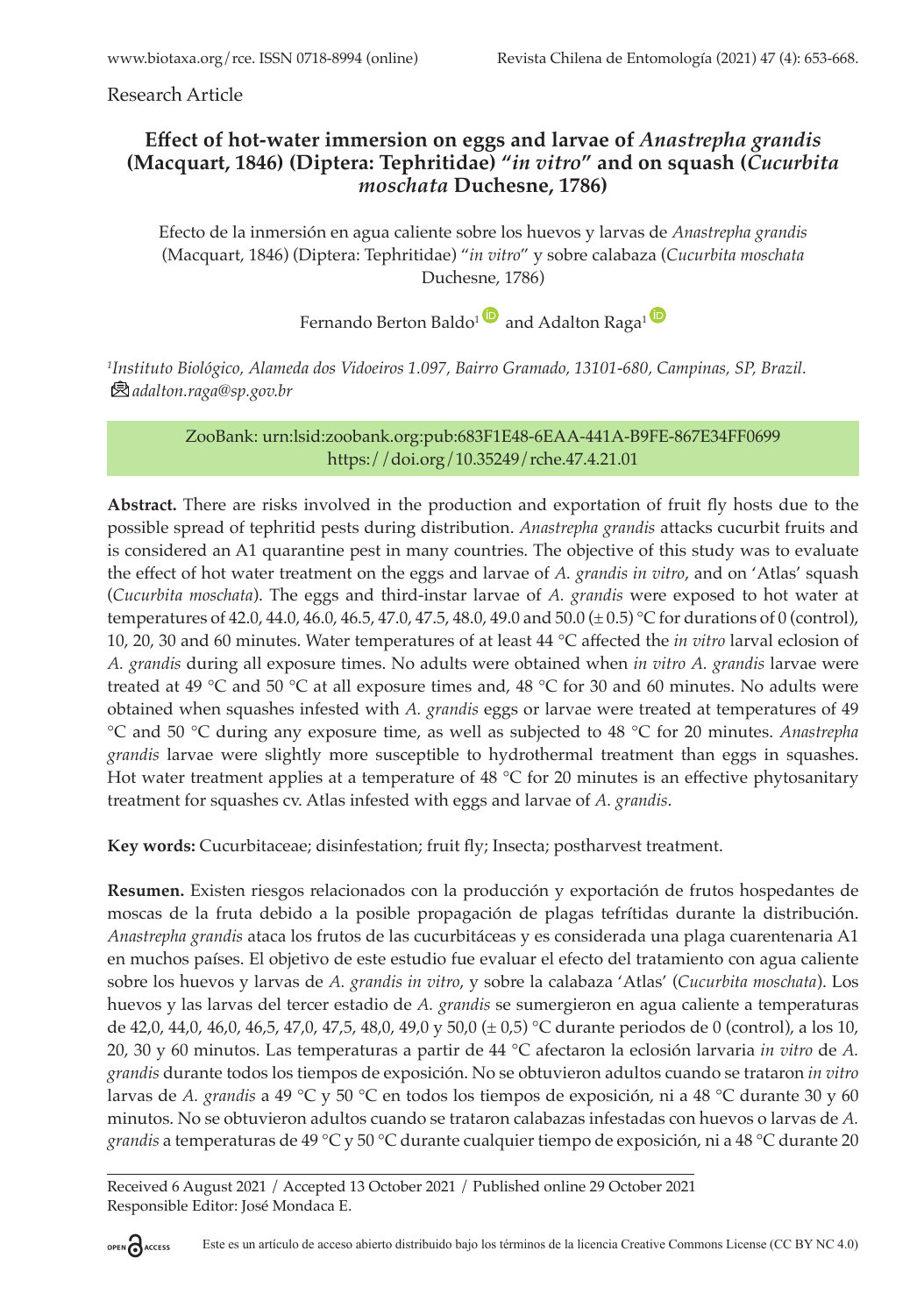minutos. Las larvas de *A. grandis* fueron levemente más susceptibles al tratamiento hidrotérmico que los huevos en las calabazas. El tratamiento de inmersión en agua caliente aplicado a una temperatura de 48 °C durante 20 minutos es un tratamiento fitosanitario eficaz para calabazas infestadas con huevos y larvas de *A. grandis*.

**Palabras clave:** Cucurbitaceae; desinfestación; Insecta; mosca de la fruta; tratamiento poscosecha.

## **Introduction**

Brazilian fruit growing is considered one of the largest in the world in regard to overall production of fresh fruit and size of cultivated areas. Despite its foreign market production being relatively small, Brazil exported 980 million of tons of fruits and other horticultural crops in 2019 (Abrafrutas 2020).

One of the greatest obstacles to the commercialization of fresh fruit in international trade is the incidence of fruit flies (Diptera: Tephritidae) in vegetable growing areas (Malavasi 2000). Fruit flies are the main pest of the global fruit crop due to the direct damage they cause, and to their ability to adapt to regions they are introduced to (Selivon 2000).

*Anastrepha grandis* (Macquart, 1846) is known as the 'South American cucurbit fruit fly (SACF)' and infests cucurbits exclusively, especially pumpkin and squash (*Cucurbita pepo*  L.*, Cucurbita maxima* Duchesne*,* and *Cucurbita moschata* Duchesne) (Raga & Baldo 2016; Bolzan *et al.* 2016; Silva *et al.* 2019). SACF is considered a quarantine species (A1) by the United States, Argentina, Chile, Uruguay and the 24 member countries of the Asia and Pacific Plant and Protection Commission. *Anastrepha grandis* has received considerable attention as a result of restrictions on the exportation of melons (*Cucumis melo* L.) in several South American countries (Harper 1987; Silva & Malavasi 1993). This pest has also been recorded in Panama (NAPPO 2009).

Commodities present a significant risk of carrying pests if they have not been managed during pre-harvest production and are therefore subjected to post-harvest phytosanitary treatment (Heather & Hallman 2008; Baldo *et al.* 2021) to ensure the health of vegetables originating from growing areas with low prevalence status (Thomas & Shelly 2000). Originally used for fungal control, there are three methods used to heat commodities for the disinfestation of insects: hot water, vapor heat, and hot air (Lurie 1998). Hot water immersion is commercially viable and adjusted specifically according to each commodity and pest. This technique is the principal phytosanitary treatment for mangoes around the world (Heather & Hallman 2008). The efficacy of the treatment is based on the mortality of immatures to the temperature and time duration of the water immersion of the infested fruits (Sharp and Chew 1987).

The application of high temperatures to commodities provides a quarantine method for disinfesting imported perishables while maintaining product quality (Thomas & Shelly 2000). The objective of this work was to evaluate the effect of hydrothermal treatment on infested squashes with eggs and larvae to guarantee non-emergence of *A. grandis* adults (Hernández *et al*. 2012).

## **Material and Methods**

The study was conducted at the Economic Entomology Laboratory (EEL/BI) located at the Experimental Center of the Biological Institute in Campinas, São Paulo, Brazil.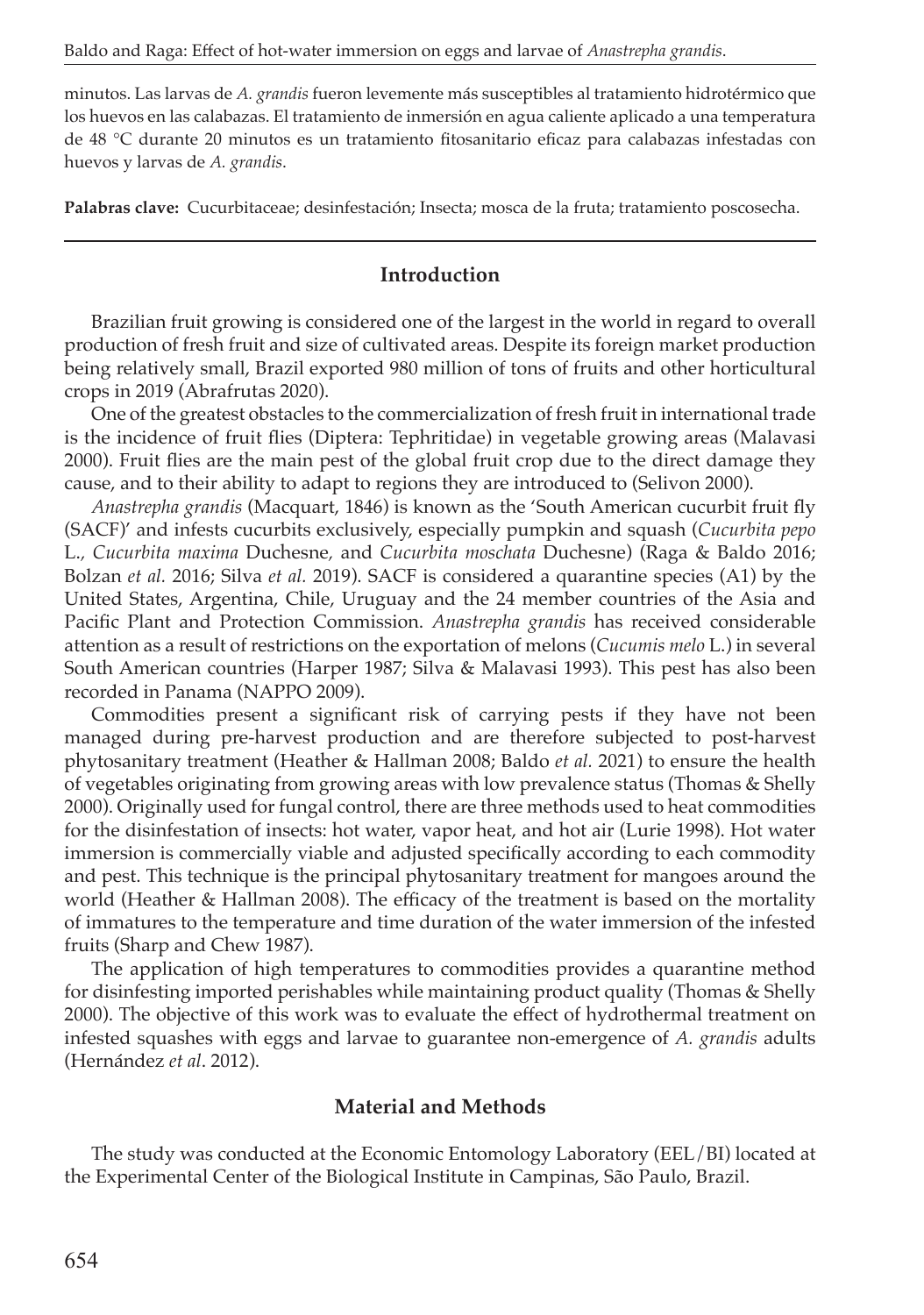## **Fruit origin**

In all tests we used Atlas (American butternut) squash (*C. moschata*). The fruits were harvested in the western region of São Paulo state, where growers export to Argentina under pest risk mitigation systems for *A. grandis* (Silva *et al.* 2019). The fruits were immediately placed in plastic boxes for transportation to the laboratory. Before treatment, they were weighed using an analytical balance (model Radwag WTB 2000).

## **Insect colony**

For all tests we used the insects from the *A. grandis* colony established at EEL/BI in 2011 and was maintained at a temperature of 25  $\pm$  2 °C with a relative humidity of 70  $\pm$ 20 % and 14:10 light:dark. The duration of the egg-to-adult period was estimated to be 39.9 days at 25 °C (Bolzan *et al*. 2017). Larval development was carried out in squash fruit (*C. pepo, C. maxima, C. moschata*) or cabotiá (*C. moschata* x *C. maxima*).

After three days for egg-laying in cages, the infested fruits were kept in plastic tubs with dimensions of 41 cm  $\times$  34 cm  $\times$  14 cm, containing a bottom layer of 4 cm vermiculite covered with cotton cloth and secured with an elastic band. Approximately 20 to 30 days after the larval development period, the pupae retained on the vermiculite were sieved and transferred to emergency cages with dimensions of 100 cm (height)  $\times$  40 cm (width) x 40 cm (depth). The flies were supplied with water and a diet composed of the following ingredients (Raga *et al*. 2018): crystal sugar (400 g), beer yeast (200 g), wheat germ (100 g), yeast extract  $(100 \text{ g})$  and Sustagen<sup>®</sup>  $(16 \text{ g})$ .

## **Hydrothermal treatment**

Initially, the pattern of hot water temperature variation as a function of time was evaluated. A 36-litre capacity Nova Ethics Dubnoff water bath (model 304 TPA) was used with thermostat-controlled heating and constant agitation at approximately 10 rpm. To monitor the internal temperature of the fruits, Pt100 thermocouples were connected to a data logger and personal computer to record the temperatures continuously (Novus Field Logger 512k - RS485 interface, Ethernet and USB, 8 channels).

The eggs and third-instar larva of *A. grandis* were exposed to hot water at temperatures of 42.0, 44.0, 46.0, 46.5, 47.0, 47.5, 48.0, 49.0 and 50.0 ( $\pm$  0.5) °C for durations of 0 (control), 10, 20, 30, and 60 minutes. The temperature of  $49.0 \degree C$  was tested only during tests in fruits. An additional temperature near the maximum mortality was necessary to provides more adjusted mortality curves. Temperature-time combinations used during the tests were based in our previous tests.

## **Hydrothermal testing with** *A. grandis* **eggs** *in vitro*

*Anastrepha grandis* eggs reaches between 2.0-2.2. mm (Raga & Baldo 2016). Egg collection was performed using a tool for collecting eggs of *Anastrepha fraterculus* (Wiedemann), which also obtained positive results for *A. grandis.* The tool consists of red rigid PVC tubing and exhibits dimensions of 40 mm (height)  $\times$  15 cm (diameter), containing approximately 40 holes in the side measuring 8 mm in diameter with a capped base and top. The side of the tube was covered with a layer of Parafilm® and its interior was filled with distilled water. The female perforates the parafilm in the area corresponding to the hole and lays the eggs (Baldo *et al.* 2021).

The tool was placed on the cage floor and was exposed to *A. grandis* females 15 to 20 days old. The collector was kept in the cage for approximately 12 hours, on which the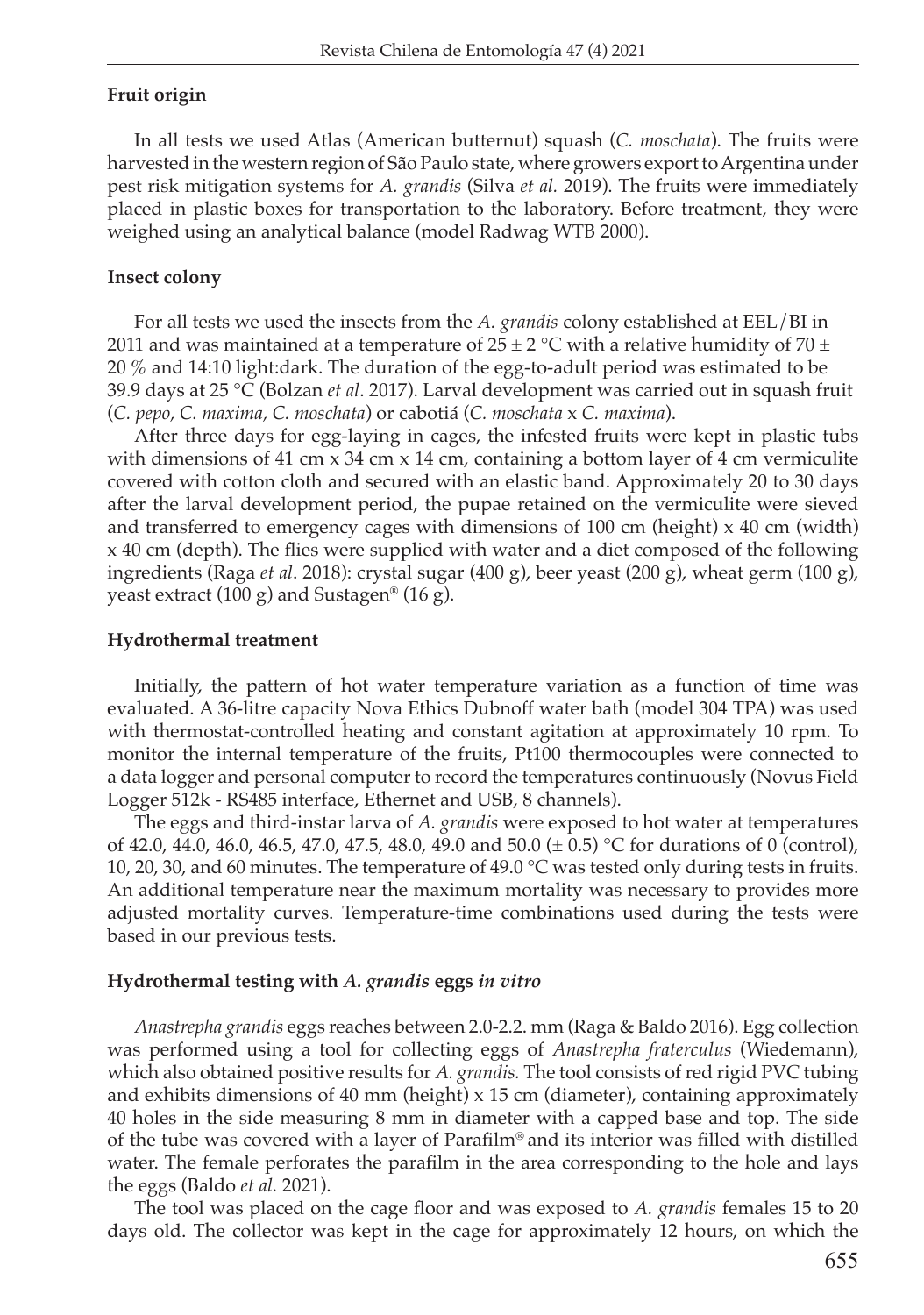freshly laid eggs were retained to prevent dehydration. The eggs were kept in a glass beaker containing distilled water for a maximum of 2 hours. The collected eggs were then transferred to Petri dishes measuring 15 cm in diameter and were counted under a Nikon Model SMZ 745T stereoscopic microscope (50X magnification).

We evaluated the mortalities of 24 to 48 hour-old *A. grandis* eggs. Each combined treatment (temperature vs. exposure time) consisted of 20 replications in which ten eggs were used during each replication. Using a mercury column thermometer, the time previously set for each treatment was started once the water stabilized at the desired temperature. After the hydrothermal treatments, the eggs were transferred to Petri dishes (2.5 cm in diameter) and stored in a BOD chamber at 25 °C.

Seven days after treatment, the egg mortality of *A. grandis* was evaluated by counting the number of intact (unhatched) eggs under a Nikon stereoscope model SMZ 745T (50X magnification). The number of dead eggs of each treatment was compared with untreated control.

## **Hydrothermal tests with** *A. grandis* **larvae** *in vitro*

Three weeks after oviposition, squash was placed on a sieve measuring 50 cm in diameter, with a mesh size of 3 mm to 4 mm to facilitate separation of the larvae from the pulp. The sieve was installed over a 50 cm x 40 cm x 9 cm plastic container to retain the *A. grandis* larvae. When we open the squash, the larvae immediately leave the pulp and fall on a vermiculite layer inside the container.

We evaluated the mortality of third-instar larvae of *A. grandis.* The combined treatment (temperature vs. exposure time) had 20 replications of ten larvae each. The methodology for larvae testing with bath equipment was similar to that used for the eggs i*n vitro.* The evaluation of efficacy occurred between 25 and 35 days after exposure by counting the number of emerged adults.

## **Hydrothermal test with** *A. grandis* **eggs in squash fruit**

Fruits were infested for 48 hours in lab cages (100 cm height  $x$  40 cm width  $x$  40 cm depth), which contained 200 sexually mature *A. grandis* couples (15 to 20 days old). We used three fruits per treatment (exposure time vs. temperature). After infestation, the fruits were treated in a water bath using the same *in vitro* test treatment conditions that resulted in total mortality of *A. grandis* eggs*.*

Based on the egg period of our colony, the fruits were treated up to 5 days after the beginning of infestation to guarantee there would be no occur premature eclosion during immersion. To monitor the internal temperature of the fruits, a digital temperature Field Logger with four channels (thermocouples) was used in two regions: below the shell  $(\pm)$ 0.5 cm depth) and at the centre of the fruit. Two other thermocouples were fixed in two distinct regions within the basket. In addition, a mercury column and digital thermometer were also used to monitor the temperature of the water bath.

We consider each fruit as one replication. After infestation, the fruits were kept individually in a round plastic container with a size of 21 cm (diameter)  $\times$  10 cm (height) covered with cotton cloth and fastened with elastic. The containers held approximately 400 ml of vermiculite at the bottom. The infested fruits were kept at  $25 \pm 2$  °C with a relative humidity of  $70 \pm 10\%$ . The emerged adults were counted between 45 and 60 days after immersion. We used the same data for the untreated control for all exposure times.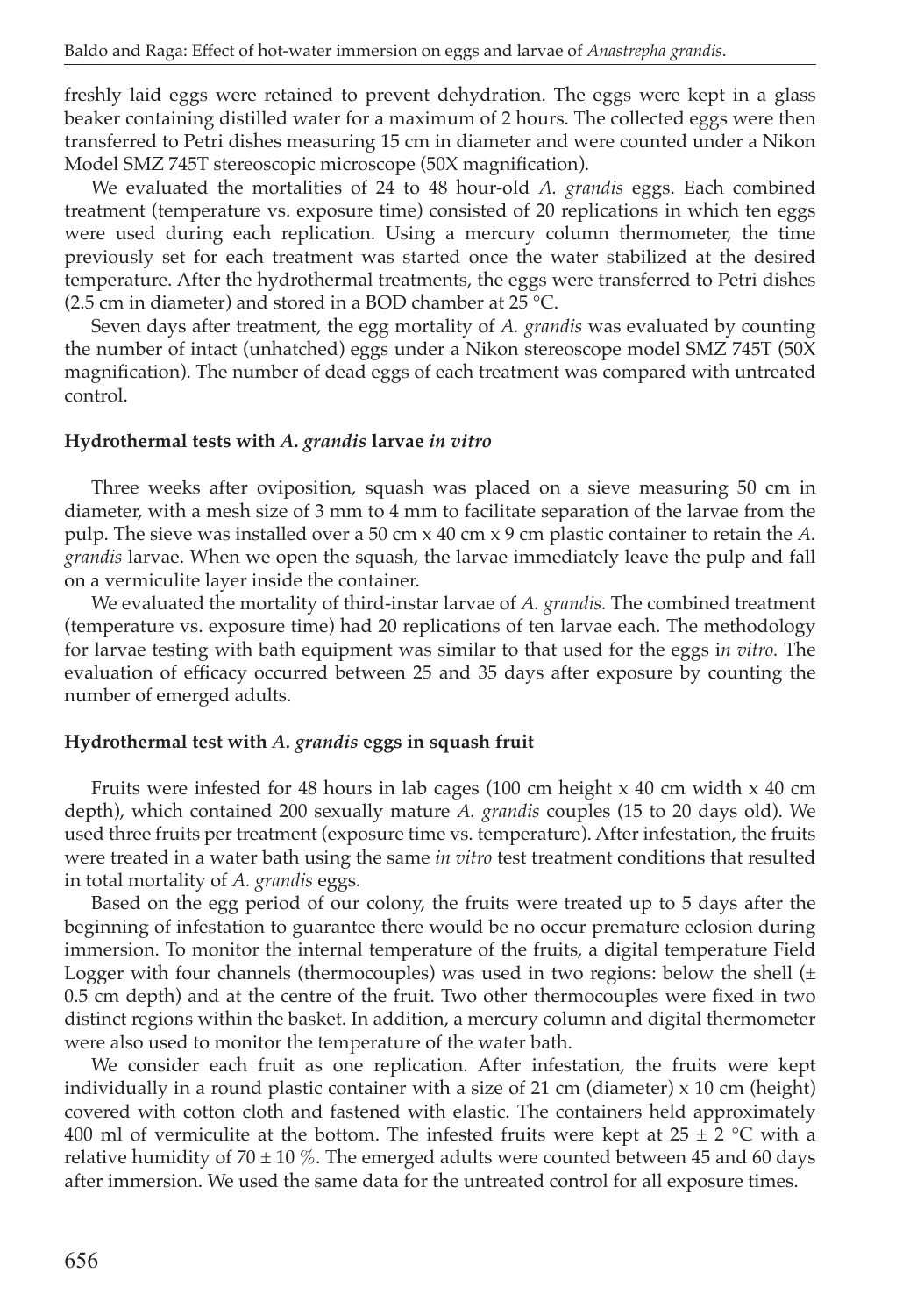### **Hydrothermal test with** *A. grandis* **larvae in squash fruit**

The fruits were subjected to infestation for 48 hours in lab cages (same conditions as those above). The cage contained 200 sexually mature *A. grandis* couples (15 to 20 days old). We used three fruits per treatment (exposure time vs. temperature). The fruits were stored for a period of 10 to 15 days to ensure the larval eclosion. Each fruit was considered as one replication.

The methodology adopted for monitoring temperature and conditioning the fruits was the same as described for *A. grandis* eggs in squash. The number of adults was evaluated 25 to 35 days after hydrothermal treatment. We used the same data for the untreated control for all exposure times.

#### **Statistical analysis**

The data was analysed with factorial experimental design (temperature vs. exposure time) using the statistical program Assistat 7.7 (Silva  $\&$  Azevedo 2016). The means were compared using Tukey's test ( $p \le 0.05$ ).

Probit-9 security levels are normally applied to commodities growing in areas with a lack of information regarding pest infestation (Hansen & Johnson 2007). Mortality data from tests *in vitro* and on fruit was subjected to Probit analysis using the statistical analysis software Statplus 2009 (AnalystSoft) to estimate a mortality percent between 90% and 95%, and Polo-Plus (version 0.03) to estimate 99.9968% mortality (Leora Software 1987).

### **Results and Discussion**

## **Hydrothermal treatment with** *A. grandis* **eggs** *in vitro*

We used 8,800 *A. grandis* eggs during the *in vitro* tests*.* A total of 5,201 dead eggs was estimated as a result of hydrothermal treatments (up to 60 minutes). The mean mortality of *A. grandis* eggs observed in the untreated controls was lower than those obtained in the respective treated plots, reaching 1.60%, 1.40%, 1.65%, and 2.05% during exposure times of 10, 20, 30 and 60 minutes, respectively (Tab. 1). Water temperatures starting from 44 °C affected the larval eclosion of *A. grandis* during all times of exposure (Tukey's test). At 50 °C we obtained 100% egg mortality.

Our results indicated that *A. grandis* eggs showed a higher tolerance than medfly eggs, which is likely due constant exposure to warm soil conditions during cucurbit cultivation. Mortality caused by the hydrothermal treatment of mangoes with *Ceratitis capitata* (Wiedemann) (Diptera: Tephritidae) consists of raising the water temperature to 46.1 °C for 75 minutes (Assis 2001). Starting from 42.0 °C, the increase of exposure times in hot water led to an increase in the percentage of dead *C. capitata* (medfly) eggs, and 100% egg mortality was reached at 46.0, 48.0 and 50.0 °C (Vieira *et al*. 2010). Brown *et al*. (2020) demonstrated that the thermal history of *Bactrocera tryoni* (Froggatt) eggs prior to quarantine treatment could affect the efficacy of temperature quarantine treatments

No differences in egg mortality were detected between 30 and 60 minutes at all temperatures, while from 47.5 °C there were no differences observed across all temperatures (Tab. 1). It is therefore likely that temperatures above  $47.5$  °C caused irreversible damage to the embryonic development of *A. grandis*.

Within *in vitro* conditions, *A. grandis* eggs are susceptible to hot water treatment (Fig. 1). *A. grandis* eggs treated at 47.5 °C exhibited 92.0% mortality. In general, there was a decrease in the estimated temperature for obtaining different levels of mortality [Lethal dose (LD) 50 - LD 99.9968] according to the increase of exposure time of *A. grandis* eggs to hot water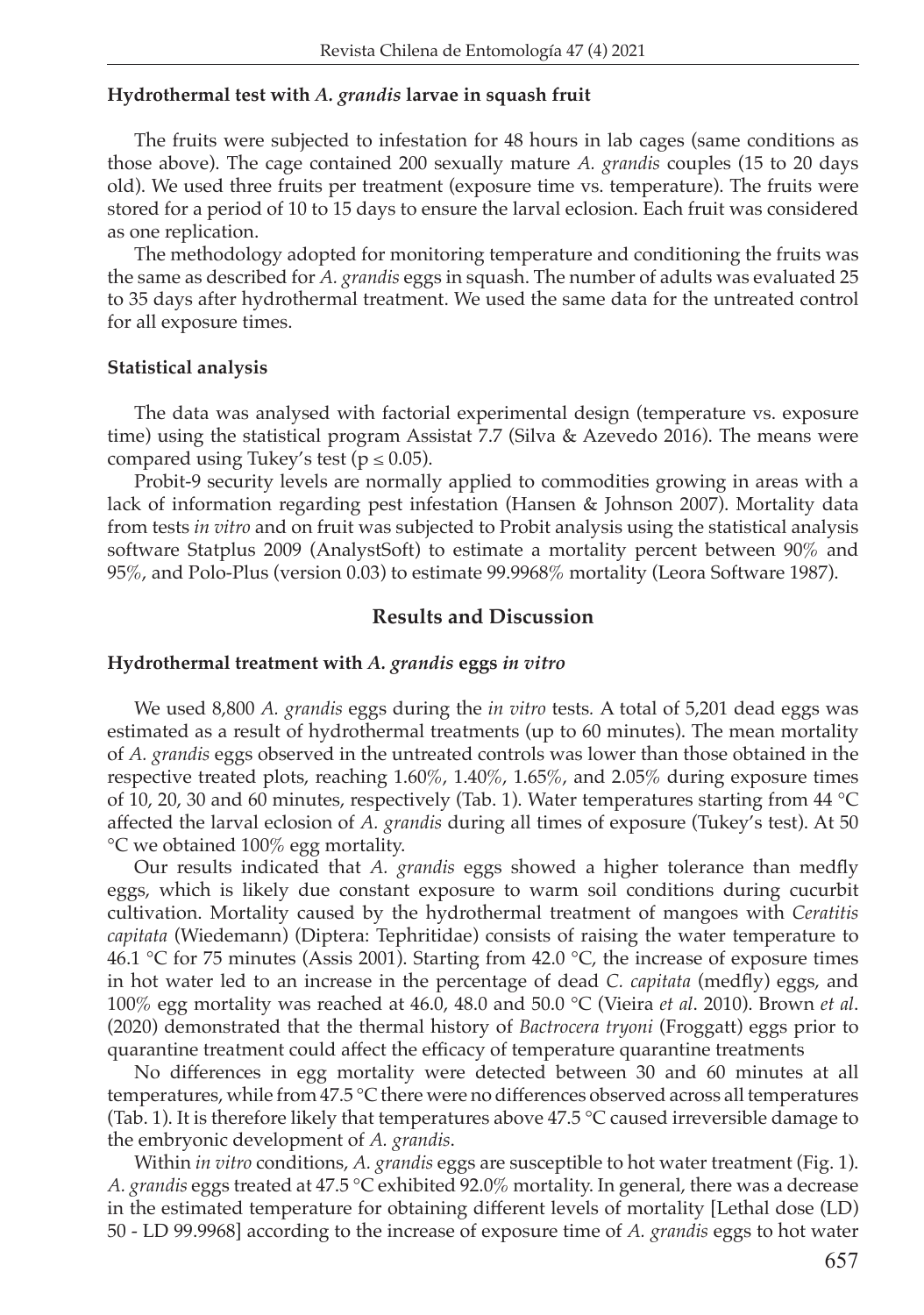treatment (Tab. 2). Based on our data, *A. grandis* eggs are much more heat-resistant than medfly eggs (Gazit *et al.* 2004).

Regardless of temperature, 10 minutes of exposure showed the highest Probit-9 value  $(52.29 \degree C)$  and a minor value occurred at 30 minutes (Tab. 2). However, the degree of temperature is the primary factor causing lethal or sublethal effects on fruit fly immatures.

The embryonic period may be a determining factor of greater or lesser heat tolerance.Eggs of Tephritidae at the beginning of the embryonic period are more susceptible than at nearlarval hatching (Corcoran 1993; Wedell *et al.* 1997).

The curves indicate a shift to higher mortality as the temperature increases (Sharp & Chew 1987; Corcoran 1993); however, the nonlinear (rather than logarithmic) characteristics (Jang & Chan 1993) may be more appropriate for describing thermal mortality (Fig. 1).

| Temperature   | Time (min)        |                    |              |                    |  |  |
|---------------|-------------------|--------------------|--------------|--------------------|--|--|
| $(^{\circ}C)$ | 10                | 20                 | 30           | 60                 |  |  |
| Control       | $1.60\text{ gA}$  | 1.40 <sub>hA</sub> | $1.65$ gA    | 2.05 fA            |  |  |
| 42            | $2.00$ fgBC       | $1.90$ ghC         | $2.60$ $fAB$ | 2.85 fA            |  |  |
| 44            | $2.80$ fB         | $2.60$ gB          | 3.55 eA      | 3.75eA             |  |  |
| 45            | 4.85 eA           | $3.75$ fB          | 5.30 dA      | $5.25 \text{ dA}$  |  |  |
| 46            | $6.75 \text{ dA}$ | 5.75 eB            | 7.30 cA      | 7.25cA             |  |  |
| 46,5          | 7.80 cB           | $7.30 \text{ dB}$  | 8.70 bA      | 8.60 <sub>bA</sub> |  |  |
| 47            | 8.45 bcB          | $8.40 \text{ }cB$  | $9.40$ abA   | $9.30$ abA         |  |  |
| 47,5          | $9.20$ ab A       | $9.10$ bcA         | 9.70aA       | 9.75aA             |  |  |
| 48            | 9.90 aA           | $9.90$ abA         | 9.85aA       | 9.95aA             |  |  |
| 50            | 10.00 aA          | 10.00 aA           | 10.00 aA     | 10.00 aA           |  |  |

**Table 1.** Average number dead eggs of *A. grandis* (n = 10) after hydrothermal treatment *in vitro.*  Control plots were kept at 25 °C. / Número promedio de huevos muertos de *A. grandis* (n = 10) después del tratamiento hidrotermal *in vitro*. Las parcelas de control se mantuvieron a 25 °C.

dms for columns = 0.8384; dms for lines = 0.6808. The means followed by the same uppercase letter in the row and the same lowercase letter in the column do not differ from each other by the Tukey test ( $p < 0.05$ ).

**Table 2.** Estimated lethal temperature (LD50, LD90, LD95, LD99.9968) for non-emergence of adults from eggs of *A. grandis* subjected to hydrothermal treatment *in vitro* at different immersion times. / Temperatura letal estimada (TL50, TL90, TL95, TL99,9968) para la no emergencia de adultos de huevos de *A. grandis* sometidos al tratamiento hidrotermal *in vitro* a diferentes tiempos de inmersión.

| Level Probit          | Time of Exposure           |                  |                  |                  |                  |  |
|-----------------------|----------------------------|------------------|------------------|------------------|------------------|--|
|                       | p-level                    | $10 \text{ min}$ | $20 \text{ min}$ | $30 \text{ min}$ | $60 \text{ min}$ |  |
|                       | Estimated Temperature (°C) |                  |                  |                  |                  |  |
| LD50                  | 0.942                      | 44.956           | 45.386           | 44.370           | 44.271           |  |
| LD90                  | 0.177                      | 49.074           | 49.559           | 47.940           | 48.011           |  |
| LD95                  | 0.620                      | 50.309           | 50.810           | 49.003           | 49.128           |  |
| LD 99.9968 (Probit 9) | 0.531                      | 52.294           | 52.260           | 51.357           | 51.372           |  |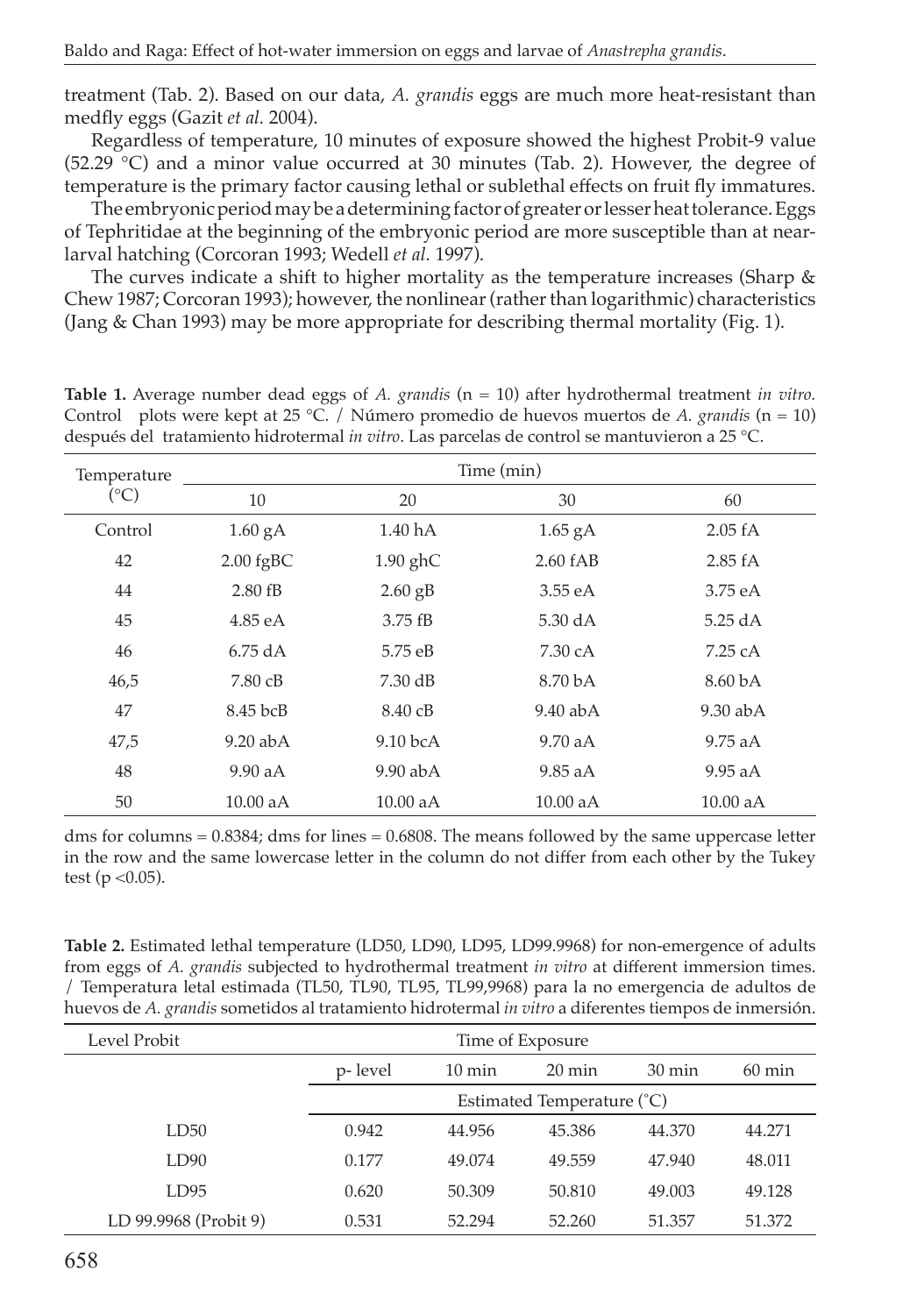

**Figure 1.** Mortality (%) of *A. grandis* eggs *in vitro* subjected to hydrothermal treatment at different temperatures and times of exposure. / Mortalidad (%) de huevos de *A. grandis in vitro* sometidos al tratamiento hidrotermal a diferentes temperaturas y tiempos de exposición.

### **Hydrothermal treatment with** *A. grandis* **larvae** *in vitro*

The number of *A. grandis* adults from treated larvae *in vitro* was reduced significantly (Tukey's test) at all temperatures and respective hot water exposure times when compared to control plots, with the exception of 10 and 20 minutes below  $42 \degree C$  (Tab. 3). No adults were obtained when *A. grandis* larvae were treated at 49 °C and 50 °C at all exposure times and, 48 °C for 30 and 60 minutes. Similarly, no adults were obtained when *A. grandis* larvae were subjected to temperatures of 47  $\degree$ C and 47.5  $\degree$ C for 60 minutes. There was no statistical difference between the average number of adults when *A. grandis* larvae were treated from 47.5 °C to 50 °C (Tab. 3).

The reduction in the number of adults from larvae treated *in vitro* for 10 and 20 minutes was more pronounced from 45 °C to 47 °C, while for 30 and 60 minutes this phenomenon occurred between 42 °C and 45 °C (Fig. 2). The temperatures of 49 °C and 50 °C for the duration of 10 minutes resulted in complete emergency inhibition. Hallman (1994) obtained 100% mortality of *Anastrepha suspensa* (Loew) larvae reared at 20 °C and subjected *in vitro* to hot water at 43 °C for 43 minutes.

The immersion time of 20 minutes from 47  $\degree$ C showed a significant reduction in the number of adults of *A. grandis.* At 60 minutes, the results between 46 °C and 50 °C were statistically similar (Tab. 3; Fig. 2). Third-instar larvae of *A. grandis*immersed for 30 minutes between 42 °C and 45 °C were found to have a marked decrease in the number of adults; meanwhile, at  $47.5 \degree C$  only one adult was found among the 200 treated larvae. Complete non-emergence of adults was reached at 48 °C for 30 and 60 minutes of exposure.

The number of adults emerged from third-instar larvae and treated at 42 °C for 10 and 20 minutes was similar to the untreated control (Tab. 3). A 60-minute immersion period required only 47 °C to supress adult emergence (Fig. 2). The curves obtained for 30 and 60-minute periods are similar, indicating that the treatment of*A. grandis*larvae for 30 minutes would be adequate for meeting the adult non-emergence quarantine criteria. Therefore, an exposure time of 30 minutes in hot water may be most favourable for ensuring the quality of commodities.

When treating 1 to 2-day-old *A. suspensa* larvae (contained in glass tubes) in hot water at a temperature of 46.1 °C, Sharp & Chew (1987) estimated that immersion times of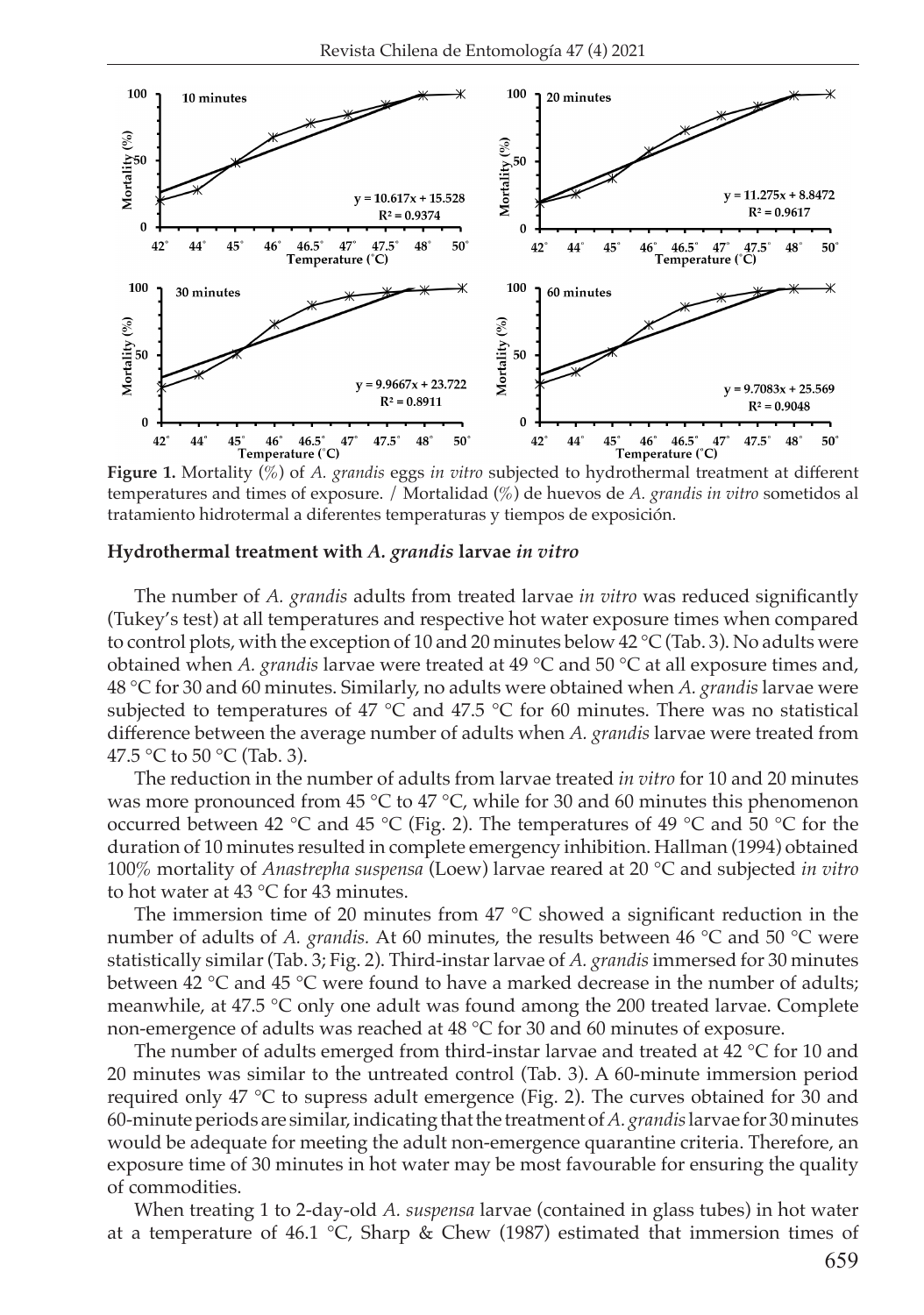4.4; 5.6; 5.9 and 6.6 minutes would be required to achieve 50%, 90%, 95% and 99% larval mortality.

The average viability of the *A. grandis* pupae in untreated plots was 80.37% (Tab. 3). The lack of emergence of adults from third-instar treated larvae provided a reduction in probit levels (Tab. 4). In general, a decrease in estimated temperature (LD 50 - LD 99.9968) was obtained after an increasing of exposure time of *A. grandis* larvae in hot water (Tab. 4). Larvae treated at 50.17 °C for 10 minutes was estimated for Probit-9. Hernández *et al*. (2012) estimated that a duration of 5.27 minutes per 48 °C would result in Probit-9 for *C. capitata* third-instar larvae *in vitro*.

| <b>Table 3.</b> Average number of adults of A. grandis emerged when larvae $(n = 10)$ were submitted    |
|---------------------------------------------------------------------------------------------------------|
| to hydrothermal treatment in vitro. Control plots were kept at 25 °C. / Número promedio de adultos      |
| de A. grandis que emergieron cuando las larvas ( $n = 10$ ) se sometieron al tratamiento hidrotermal in |
| <i>vitro</i> . Las parcelas de control se mantuvieron a 25 °C.                                          |

|                           | Time (min)          |                     |                   |                     |  |  |
|---------------------------|---------------------|---------------------|-------------------|---------------------|--|--|
| Temperature $(^{\circ}C)$ | 10                  | 20                  | 30                | 60                  |  |  |
| Control                   | 8.15 aA             | $7.95$ aA           | $8.10\text{ aA}$  | $7.95$ aA           |  |  |
| 42                        | 7.90 aA             | $7.55$ ab $AB$      | $7.00$ bBC        | 6.90 <sub>b</sub> C |  |  |
| 44                        | $6.50\,\mathrm{bA}$ | $6.80\,\mathrm{bA}$ | $4.30 \text{ }cB$ | $4.70 \text{ }cB$   |  |  |
| 45                        | 5.80 bA             | 5.65 cA             | $1.65$ dB         | 2.15 dB             |  |  |
| 46                        | $3.15 \text{ cA}$   | $2.10$ dB           | $0.80$ eC         | $0.70$ eC           |  |  |
| 46.5                      | $2.05$ da           | 1.00 eB             | 0.25efC           | $0.25$ eC           |  |  |
| 47                        | $0.85$ eA           | $0.60$ ef AB        | $0.10$ efB        | 0.00 eB             |  |  |
| 47.5                      | $0.25$ ef A         | $0.25$ ef A         | 0.05efA           | 0.00eA              |  |  |
| 48                        | $0.05$ fA           | 0.05fA              | 0.00 fA           | 0.00eA              |  |  |
| 49                        | 0.00 fA             | 0.00 fA             | 0.00 fA           | 0.00eA              |  |  |
| 50                        | 0.00 fA             | 0.00 fA             | 0.00 fA           | 0.00eA              |  |  |

Dms for columns =  $0.7903$  dms for rows =  $0.6305$  CV% =  $10.40$  - Averages followed by the same uppercase letter in the row and same lowercase letter in the column do not differ from each other by the Tukey test ( $p < 0.05$ ).

**Table 4.** Estimated lethal temperature (LD50, LD90, LD95, LD99.9968) for providing non-emergence of adults when *A. grandis* larvae were subjected to hydrothermal treatment *in vitro* at different immersion times. / Temperatura letal estimada (TL50, TL90, TL95, TL99,9968) para la no emergencia de adultos cuando las larvas de *A. grandis* se sometieron al tratamiento hidrotermal *in vitro* a diferentes tiempos de inmersión.

| Level Probit         |         | Time of Expeosure   |                            |         |                  |  |
|----------------------|---------|---------------------|----------------------------|---------|------------------|--|
|                      | p-level | $10 \,\mathrm{min}$ | $20 \text{ min}$           | 30 mins | $60 \text{ min}$ |  |
|                      |         |                     | Estimated Temperature (°C) |         |                  |  |
| LD50                 | 0.008   | 44.74               | 44.41                      | 43.22   | 43.32            |  |
| LD90                 | 0.792   | 48.03               | 47.58                      | 45.83   | 45.85            |  |
| LD95                 | 0.258   | 49.01               | 48.57                      | 46.60   | 46.59            |  |
| LD99.9968 (Probit 9) | 0.618   | 50.17               | 49.70                      | 49.80   | 49.01            |  |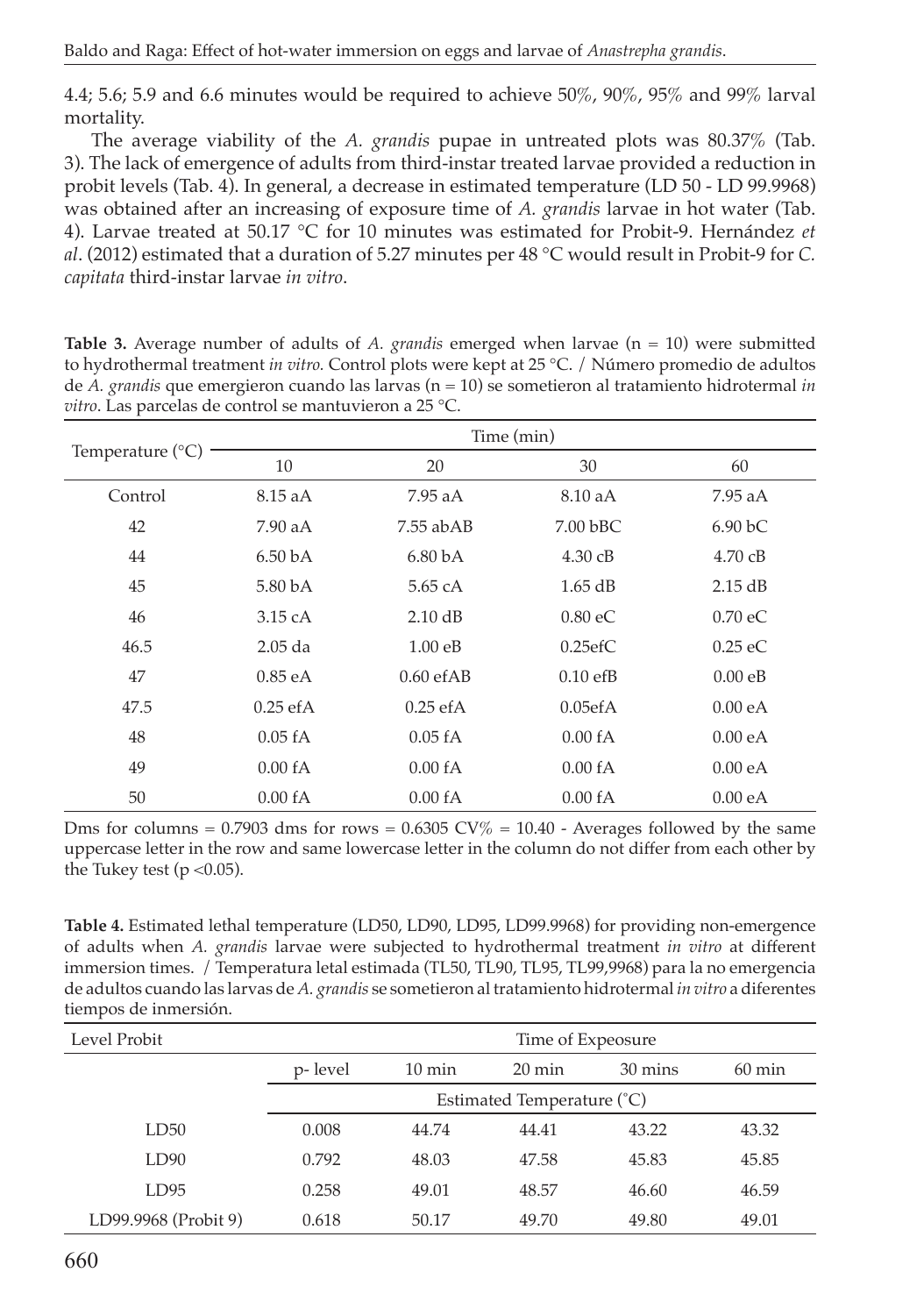

**Figure 2.** Percent reduction of adult emergence of *A. grandis* when larvae were subjected to hydrothermal treatment *in vitro* at different temperatures and exposure times. / Reducción porcentual de la emergencia de adultos de *A. grandis* cuando las larvas se sometieron al tratamiento hidrotermal *in vitro* a diferentes temperaturas y tiempos de exposición.

### **Hydrothermal treatment with** *A. grandis* **eggs in squash fruit**

The mean weight of the squash was  $399.62$  g (SD =  $61.34$ ; n = 328 fruit). The number of adults obtained in the control plots were similar to those plots whose eggs were treated at 42 °C during all exposure times (Tab. 5). For all times of exposure at 46 °C and above, there was a significant reduction (Tukey's test) in the number of adults when compared to the untreated control. No adults were obtained when squashes infested with *A. grandis* eggs were treated at 49  $^{\circ}$ C and 50  $^{\circ}$ C, regardless of exposure time, as well as when subjected to 48 °C for 20, 30 and 60 minutes in a water bath (Tab. 5). The *A. grandis* eggs heat up quickly to the desired temperature due to the thin layer of the epicarp, as well as the lower firmness of the mesocarp in relation to the epicarp (Martínez-Valdivieso *et al*. 2015).

When fruits are subjected to hydrothermal treatment, embryonic development is not linear to exposure time; this is likely a result of an internal temperature gradient that is not initially uniform due to the irregular shape of the fruit (Tab. 5). Jang & Chan (1993), in kinetics studies on the thermal death of fruit flies, determined that insects did not follow the logarithmic function of death, with death occurring at a constant rate. These discussions indicate that mortality curves with nonlinear characteristics may be more appropriate for describing thermal mortality in insects.

A decrease in the number of adults was observed as temperature increased during the respective immersion times of the fruit infested by *A. grandis* eggs (Tab. 5). The reduction of *A. grandis* emergence was more pronounced from 45 °C to 47 °C during all exposure times (Fig. 3). This information may be decisive when choosing the most appropriate conditions for higher efficacy of disinfestation since hot treatment may affect the final quality of the commodity (Chitarra & Chitarra 2005).

No significant reduction of emergence was observed when squash was treated from 42 °C to 45 °C for 30 minutes; however, infested squash subjected to 45 °C for 60 minutes of exposure significantly reduced emergence (Tab. 5, Fig. 3). Hot water at 48 °C for 10 minutes was efficient for non-tephritid disinfestation, and for retaining the fruit quality of persimmon cv. 'Fuyu' (Lee *et al*. 2010).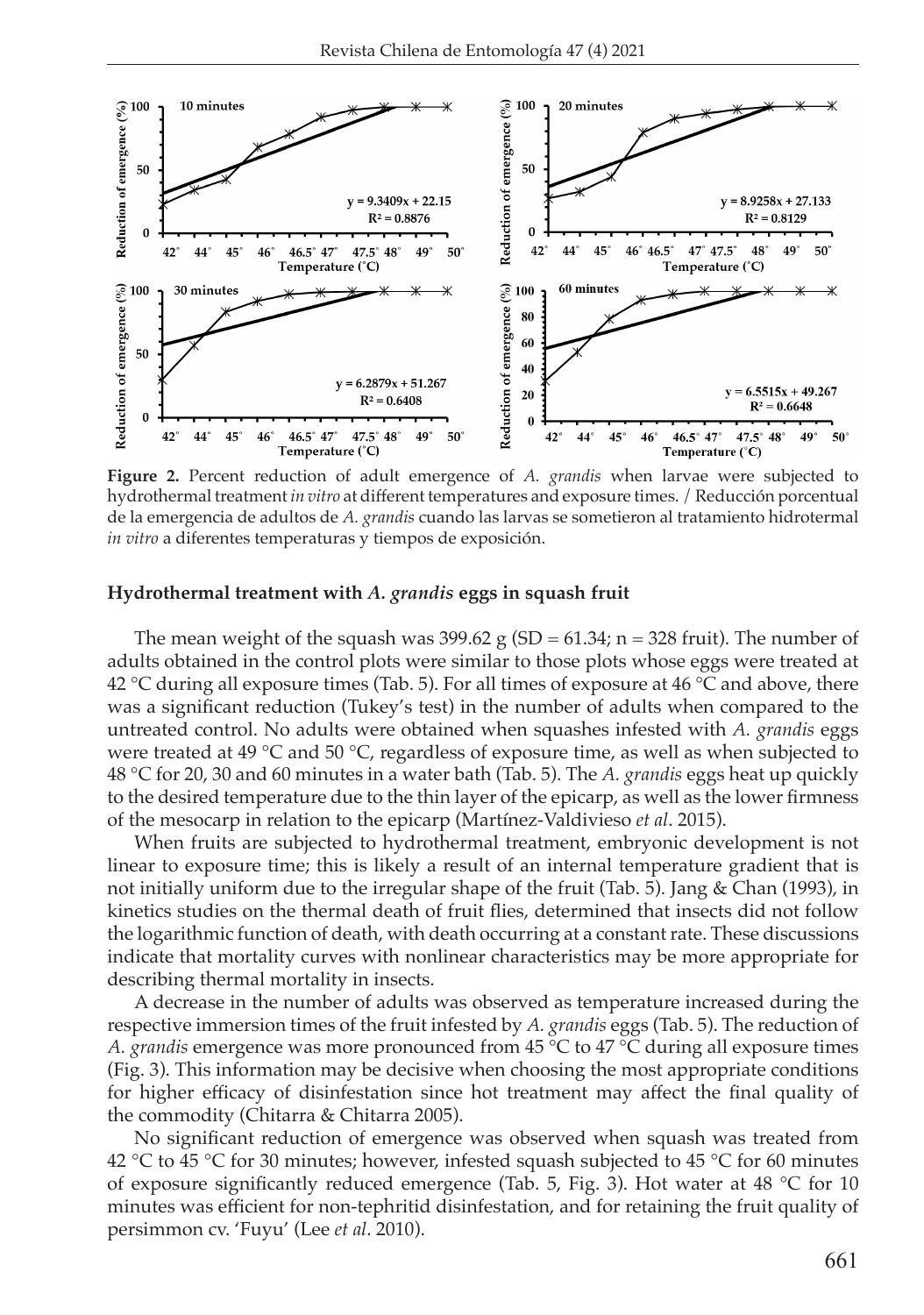A minimum temperature of 49.49 °C for 60 minutes was required to provide Probit-9 (99.9968% efficacy at 95% confidence level) to prevent the emergence of adults from squash cv. Atlas infested by *A. grandis* eggs (Tab. 6). In the case of fruit subjected to a hot water bath for 10 minutes, a minimum of 54.55  $\degree$ C was required to achieve the same efficacy. The nonobligatory mortality criteria of the immature *in situ* phase provides a decrease in estimated temperature at Probit-9 level (Tab. 6). As result, lethal disturbances in treated insects can be observed in immature stages subsequent to those exposed to hot water bath, *e.g.,* the heat shock protein phenomenon is characterised by dramatic and rapid changes in both the transcription and translation of proteins in response to sublethal heat stress (Lurie & Jang 2007).

Both young and mature eggs of *C. capitata* exhibited 100% mortality after submersion mangoes cv. Ataulfo in water at a temperature of 46.1 °C for 25 minutes (Hernández *et al*. 2012). Albergaria *et al*. (2007) obtained mortalities of 60.0% and 83.2% of *C. capitata* eggs in Valencia oranges treated in hot water at both 44 °C and 46 °C for 30 minutes, respectively. For both temperatures, the authors estimated that times of 96.10 and 81.79 minutes, respectively, would be lethal (LT99) to medfly eggs. Nascimento *et al*. (1992) treated mangoes in hot water between 45.9 °C and 46.3 °C and estimated a lethal time (LT99.9968) of 39.7 minutes for *A. fraterculus* eggs, 65.7 minutes for *Anastrepha obliqua* (Macquart)*,* and 59.4 minutes for *C. capitata* eggs.

|                           | Time (min)       |             |                    |                    |  |  |
|---------------------------|------------------|-------------|--------------------|--------------------|--|--|
| Temperature $(^{\circ}C)$ | 10               | 20          | 30                 | 60                 |  |  |
| Control                   | $62.62$ aA       | $62.62$ aA  | $62.62$ aA         | $62.62$ aA         |  |  |
| 42                        | 46.37 tab        | $45.62$ tab | 51.62 aA           | 58.50 aA           |  |  |
| 44                        | 36.75 bcB        | 42.25 bcAB  | 57.50 aA           | 50.62 aAB          |  |  |
| 45                        | 32.62 bcdA       | 37.25 bcdA  | $43.12 \text{ aA}$ | 15.75 bB           |  |  |
| 46                        | $18.50$ cde $AB$ | 23.62 cdeA  | 20.37 bAB          | $6.50$ bB          |  |  |
| 46.5                      | 15.25 of AB      | 20.00 defA  | 5.25 bcAB          | 3.00 <sub>bB</sub> |  |  |
| 47                        | 5.37 eA          | 8.50 efA    | $2.12$ bcA         | 0.37 <sub>bA</sub> |  |  |
| 47.5                      | 4.87 eA          | 5.87 efA    | $0.50$ bcA         | 0.12 <sub>bA</sub> |  |  |
| 48                        | 1.37 eA          | 0.00 eA     | 0.00eA             | 0.00eA             |  |  |
| 49                        | 0.00eA           | 0.00 eA     | 0.00eA             | 0.00 eA            |  |  |
| 50                        | 0.00 eA          | 0.00 eA     | 0.00 eA            | 0.00eA             |  |  |

**Table 5.** Average number of adults of *A. grandis* obtained per squash fruit cv. Atlas infested by *A. grandis* eggs was subjected to hydrothermal treatment. Control plots were kept at 25 °C. / Número promedio de adultos de *A. grandis* obtenidos por fruto de calabaza cv. Atlas infestado por huevos de *A. grandis* que se sometió al tratamiento hidrotermal. Las parcelas de control se mantuvieron a 25 °C.

DMS for columns = 20.1499 / DMS for rows = 16.0597. Means followed by the same uppercase letter in the row and the same lowercase letter in the column do not differ from each other by the Tukey test ( $p < 0.05$ ).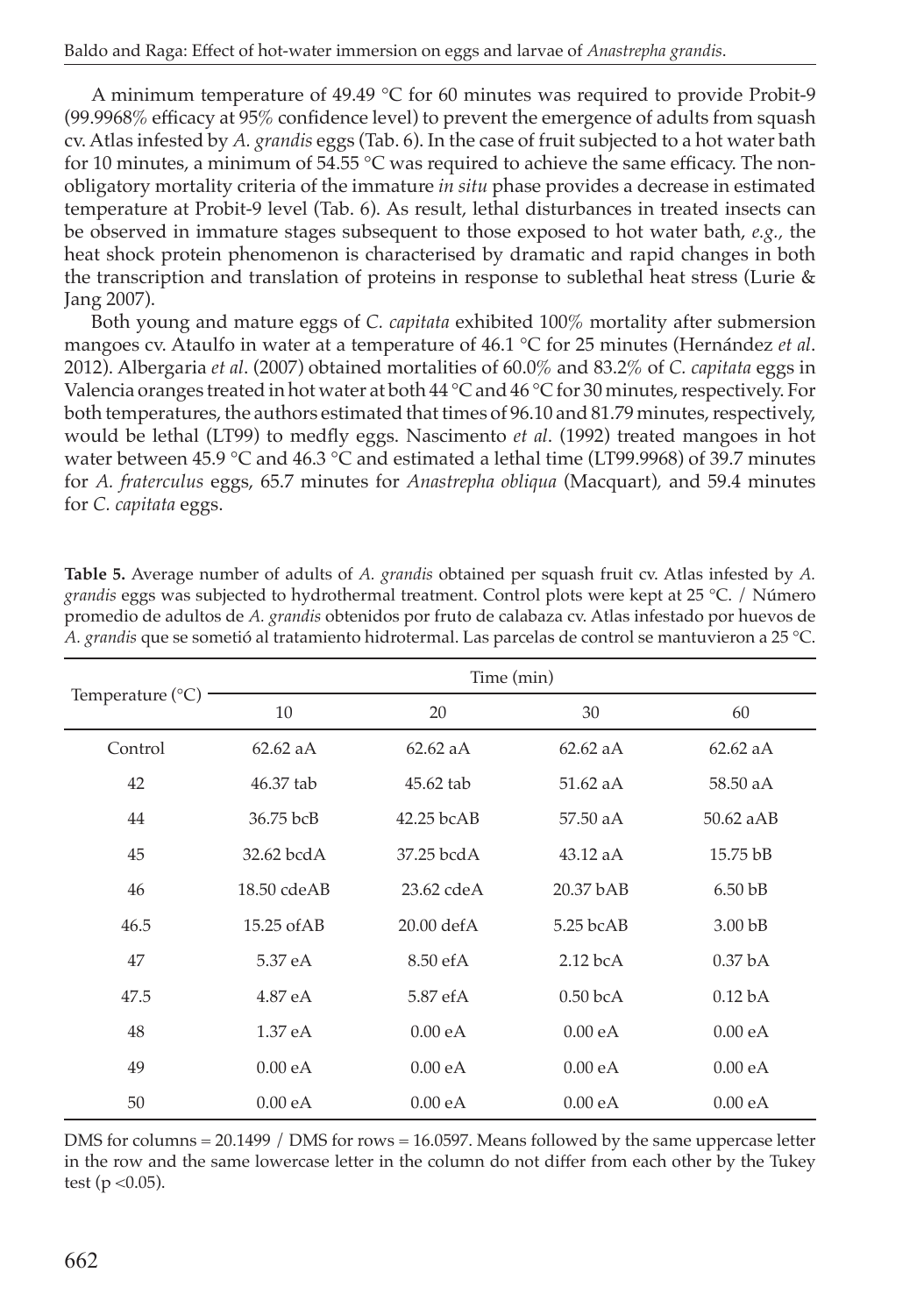**Table 6.** Lethal estimated temperature (LD50, LD90, LD95, LD99.9968) for providing non-emergence of adults when squash cv. Atlas infested by *A. grandis* eggs and larvae was subjected to hydrothermal treatment at different immersion times. / Temperatura letal estimada (TL50, TL90, TL95, TL99,9968) para la no emergencia de adultos cuando la calabaza cv. Atlas infestada por huevos y larvas de *A. grandis* se sometió al tratamiento hidrotermal a diferentes tiempos de inmersión.

| Level Probit |                       | Time of Exposure           |                  |                  |                  |                  |  |
|--------------|-----------------------|----------------------------|------------------|------------------|------------------|------------------|--|
|              |                       | p-level                    | $10 \text{ min}$ | $20 \text{ min}$ | $30 \text{ min}$ | $60 \text{ min}$ |  |
|              |                       | Estimated Temperature (°C) |                  |                  |                  |                  |  |
| Eggs         | DL50                  | 0.295                      | 44.32            | 44.93            | 45.14            | 44.43            |  |
|              | DL90                  | 0.363                      | 47.37            | 49.01            | 47.55            | 46.25            |  |
|              | DL95                  | 0.536                      | 48.28            | 50.23            | 48.26            | 46.77            |  |
|              | DL99.9968 (Probit 9)  | 0.271                      | 54.55            | 55.00            | 51.55            | 49.49            |  |
| arvae        | DL50                  | 0.942                      | 45.51            | 44.23            | 42.69            | 43.26            |  |
|              | DL90                  | 0.177                      | 47.12            | 46.74            | 44.71            | 45.12            |  |
|              | DL95                  | 0.620                      | 47.71            | 47.47            | 45.30            | 45.67            |  |
|              | DL 99.9968 (Probit 9) | 0.327                      | 51.64            | 52.53            | 49.32            | 49.34            |  |



**Figure 3.** Percent reduction of adult emergence of *A. grandis* when Atlas squashes infested by eggs was subjected to hydrothermal treatment at different temperatures and times of exposure. / Reducción porcentual de la emergencia de adultos de *A. grandis* cuando las calabazas Atlas infestadas por huevos fueron se sometieron al tratamiento hidrotermal a diferentes temperaturas y tiempos de exposición.

## **Hydrothermal treatment with** *Anastrepha grandis* **larvae in squash fruit**

The mean weight of squash was  $334.05$  g (SD = 63,22; n = 352 fruit). The number of adults obtained in the control plots was no significant to those obtained at 42  $^{\circ}$ C and 44  $^{\circ}$ C (Tukey's test), when squashes infested with third-instar larvae of *A. grandis* were immersed in hot water for 10 minutes (Tab. 7). The number of *A. grandis* adults in all temperatures differed from untreated control plots at 30 and 60 minutes. The thermal tolerance was drastically reduced between 44.0  $\degree$ C and 47.0  $\degree$ C (Fig. 4). No adults were obtained when squashes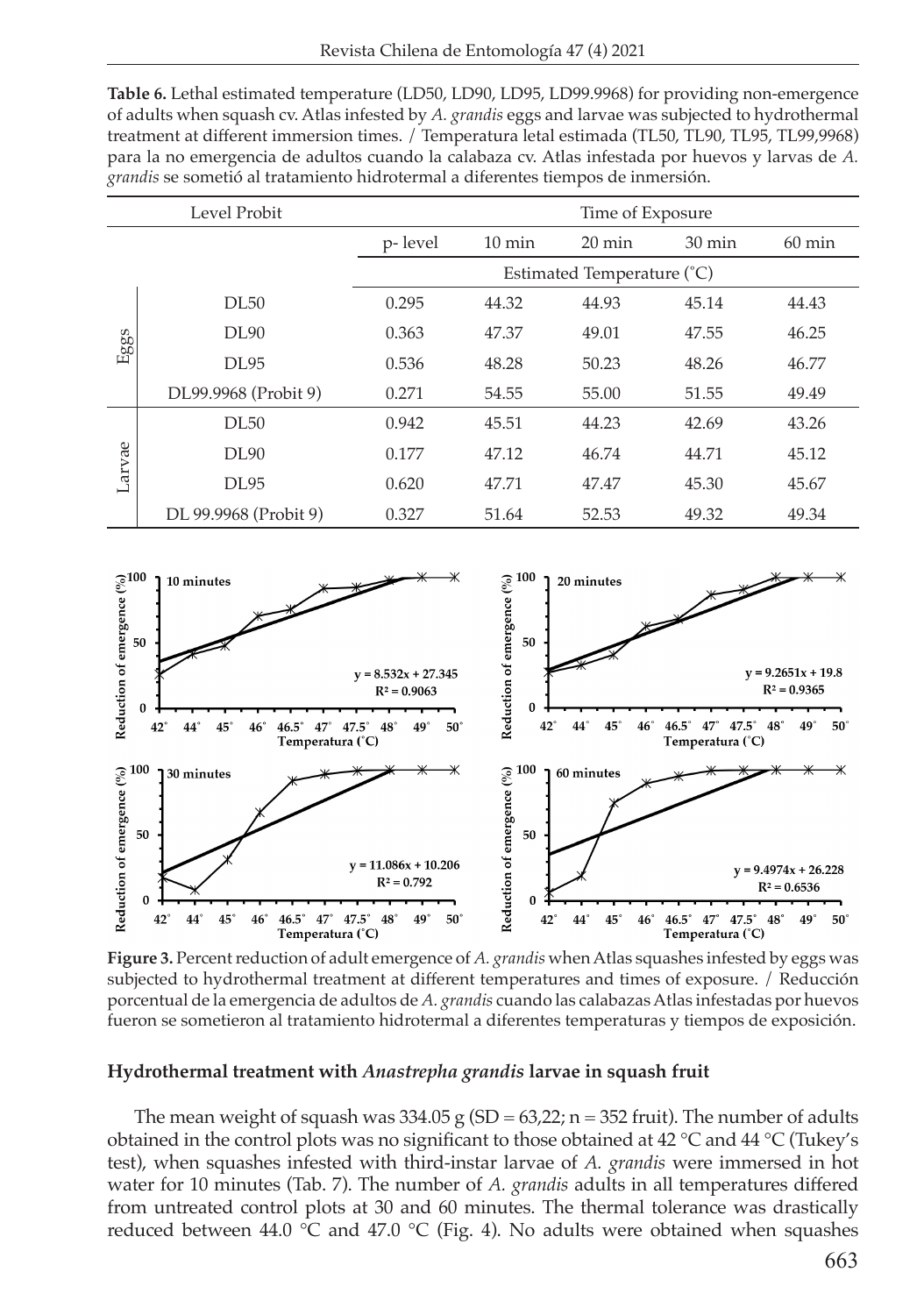infested with *A. grandis* larvae were treated at ≥49 °C in a bath at any exposure time, as well as when subjected to 48 °C for 20 minutes, and 47.5 °C for 30 and 60 minutes (Tab. 7).

For Denlinger & Yocum (1998), higher temperatures require shorter exposure times necessary for killing the insect. During hydrothermal treatment of *A. grandis* larvae-infested squashes at every exposure time, there was a decrease in the survival of *A. grandis* as a function of increase in temperature. Except at 42  $^{\circ}$ C and 44  $^{\circ}$ C, no difference in the number of *A. grandis* adults was obtained when the fruits were immersed for 10 and 20 minutes (Tab. 7). The number of *A. grandis* adults was similar among the four exposure times at respective temperatures ≥47.0 °C.

*A. grandis* larvae were slightly more susceptible to hydrothermal treatment than eggs in squashes (Tabs. 6 and 7). Eggs were also more tolerant than larvae subjected to hot water submersion in *A. suspensa* (Sharp & Chew 1987), *C. capitata* (Lurie *et al*. 2004) and *Bactrocera cucurbitae* (Coquillett) (Jang 1986). Corcoran *et al.* (1993) obtained 100% mortality of thirdinstar larvae of *Bactrocera cucumis* (French) in zucchini fruit subjected to a hot water bath at 45 °C for 5 minutes, while 22-h-old eggs under the same conditions exhibited only  $32\%$ mortality.

Gould & Sharp (1992) estimated a lethal time of 32.7 minutes (Probit-9) for third-instar *A. suspensa* larvae in guava immersed in hot water at 46.1 °C. Hallman (1996) estimated 28.1 minutes (LT95) as the time required for third-instar *A. suspensa* larvae ingrapefruitjuice treated in hot water at 43.0 °C, which was comparably lower than the immature when treated in water.

Our results of the hot water immersion for squash infested by *A. grandis* larva (Tab. 7) are similar with the test *in vitro* (Tab. 3)*.* It is likely that the higher water content in squash (> 90%) is favourable to heat transfer in pulp. Internal heat resistance in fruit during water heating was a more significant factor in controlling the heat transfer rates (Wang *et al*. 2001). However, when we increase the temperature of the water occur a reduction of required time for non-emergence of *A. grandis* (Tab. 6; Fig. 4). The highest value of Probit-9 was estimated to be 20 minutes (52.53 °C) and the lowest value was estimated to be 30 minutes (49.32 °C). Overall, when we tested squash, the estimated Probit values for larvae were lower than those estimated for *A. grandis* eggs*.* It is likely that squashes cv. Atlas exposed to hot water for 30 minutes achieve necessary quarantine disinfestation, because the results on that time were found to be similar with at 60 minutes of exposure (Tab. 7).

The 'Oroblanco' hybrid citrus infested by first-instar medfly larvae and exposed to bath water for 60 minutes at 44.0  $\degree$ C is enough to provide 100% mortality; however, a temperature of 43.0 °C resulted in 93.4% mortality (Lurie *et al*. 2004). The mortality of first-instar larvae of *C. capitata* was 100% after 30 minutes of bath submersion at 46.1 °C (Hernández *et al*. 2012). In our case, the documented temperatures avoid emergence at 47.0  $^{\circ}$ C and 47.5  $^{\circ}$ C, at 60 and 30 minutes, respectively.

## **Conclusion**

There is an increase of mortality *in vitro* of *A. grandis* eggs and larvae as a result of the increase in temperature and exposure time in hot water. *A. grandis* eggs are more tolerant to hot water than larvae, probably due to egg size and shape that influence the thermal death kinetic. There was no emergence of *A. grandis* adults when squashes infested with eggs or larvae were treated with hot water immersion at 48 °C for 20 minutes. The lowest dose observed for the non-emergence of adults from squash infested by *A. grandis* eggs and larvae when subjected to hydrothermal treatment was 48  $\degree$ C for 20 minutes and 47  $\degree$ C for 60 minutes, respectively. No visual external or internal damages was detected on squashes treated at 46-50 °C for 30-60 minutes. Hot water treatment is an effective phytosanitary treatment of squashes infested with eggs and larvae of *A. grandis.*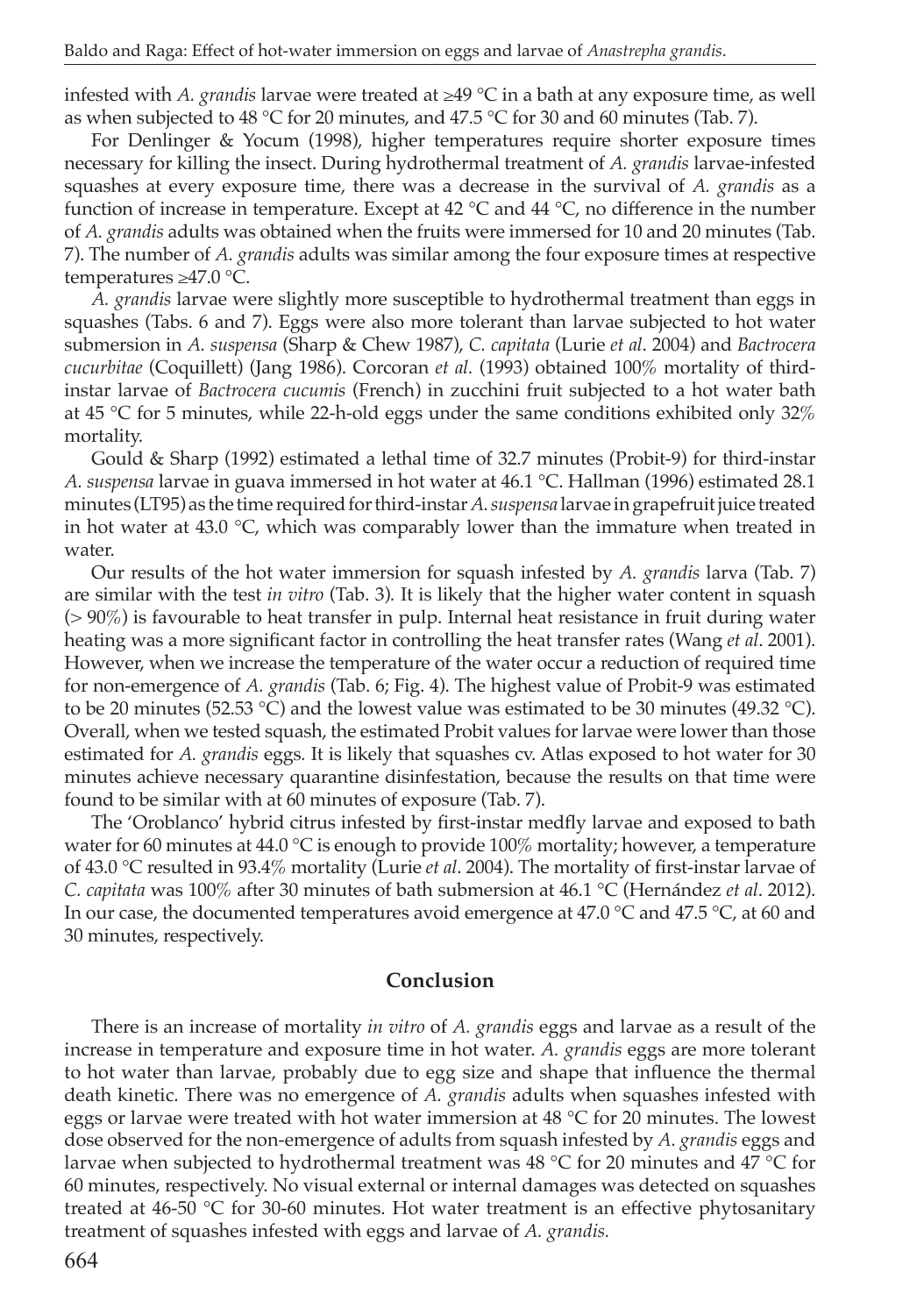|                           | Time (min)           |                             |            |                   |  |  |  |
|---------------------------|----------------------|-----------------------------|------------|-------------------|--|--|--|
| Temperature $(^{\circ}C)$ | 10                   | 20                          | 30         | 60                |  |  |  |
| Control                   | 58.75 aA             | 58.75 aA                    | 58.75 aA   | 58.75 aA          |  |  |  |
| 42                        | 54.12 a A            | 48.50 BC.                   | $40.25$ bB | $41.62$ bB        |  |  |  |
| 44                        | 54.37 a A            | $28.50$ bB                  | 8.87 cC    | 33.25 bB          |  |  |  |
| 45                        | $26.75\,\mathrm{b}A$ | 29.12 bA                    | $6.25$ cB  | $2.50 \text{ }cB$ |  |  |  |
| 46                        | $18.37$ bcA          | $17.50 \text{~bc}$ A        | $1.62$ cB  | $0.62$ cB         |  |  |  |
| 46.5                      | $13.75$ bcdA         | $9.25 \text{ cd} \text{AB}$ | $0.25$ cB  | $0.12$ cB         |  |  |  |
| 47                        | 7.37 cd A            | $1.37 \text{ dA}$           | $0.12$ cA  | 0.00 dA           |  |  |  |
| 47.5                      | $2.37 \text{ dA}$    | $0.37$ dA                   | 0.00 dA    | 0.00 dA           |  |  |  |
| 48                        | $0.25$ dA            | 0.00 dA                     | 0.00 dA    | 0.00 dA           |  |  |  |
| 49                        | 0.00 dA              | 0.00 dA                     | 0.00 dA    | 0.00 dA           |  |  |  |
| 50                        | 0.00 dA              | 0.00 dA                     | 0.00 dA    | 0.00 dA           |  |  |  |

**Table 7.** Average number of *A. grandis* adults obtained per fruit when squash cv. Atlas infested by *A. grandis* larvae was subjected to hydrothermal treatment. / Número promedio de adultos de *A. grandis* obtenidos por fruto cuando la calabaza cv. Atlas infestada por larvas de *A. grandis* se sometió al tratamiento hidrotermal.

DMS for Columns = 14.8300; DMS for lines = 11.8197. Means followed by the same uppercase letter in the row and the same lowercase letter in the column do not differ from each other by the Tukey test (p <0.05). Control plots were kept at 25 °C.



**Figure 4.** Percent reduction of adult emergence of *A. grandis* when Atlas squashes infested by larvae was subjected to hydrothermal treatment at different temperatures and times of exposure. / Reducción porcentual de la emergencia de adultos de *A. grandis* cuando las calabazas Atlas infestadas por larvas se sometieron al tratamiento hidrotermal a diferentes temperaturas y tiempos de exposición.

## **Acknowledgement**

FBB thanks the Coordenação de Aperfeiçoamento de Pessoal de Nível Superior - Brazil (CAPES) - Finance Code 001.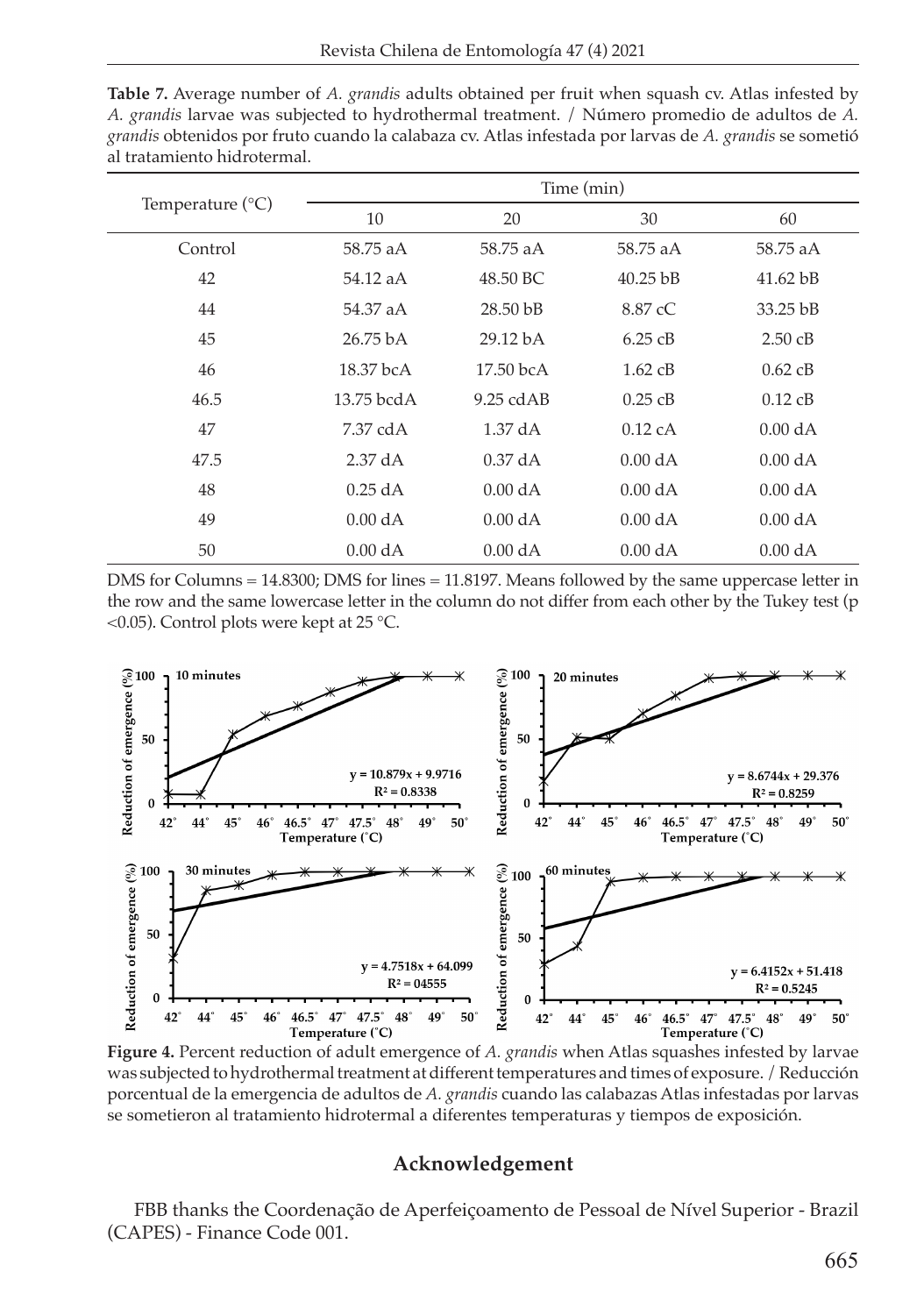# **Literature Cited**

- **Abrafrutas (Associação Brasileira dos Produtores Exportadores de Frutas e Derivados) (2020)** Estatística de Exportações de Frutas em 2019. Available at: [https://abrafrutas.](https://abrafrutas.org/2020/01/8825/) [org/2020/01/8825/](https://abrafrutas.org/2020/01/8825/). Accessed September 22, 2020.
- **Albergaria, N.M.M.S., Dória, H.O.S., De Bortoli, S.A. and Arthur, V. (2007)** Tratamento hidrotérmico de frutos de laranjeira (*Citrus sinensis*) Var. 'Valência', visando ao controle de ovos e larvas de *Ceratitis capitata* (Wied., 1824) (Diptera: Tephritidae). *Científica*, *35*: 146-154.
- **Assis, J.S. (2001)** Controle de moscas das frutas. Available at: [https://www.agencia.cnptia.](https://www.agencia.cnptia.embrapa.br/Agencia22/AG01/arvore/AG01_40_24112005115222.html) [embrapa.br/Agencia22/AG01/arvore/AG01\\_40\\_24112005115222.html](https://www.agencia.cnptia.embrapa.br/Agencia22/AG01/arvore/AG01_40_24112005115222.html). Accessed September 22, 2020.
- **Baldo, F.B., Villavicencio, A.L.C.H., Schmidt, F.L. and Raga, A. (2021)** Gamma radiation as a potential phytosanitary squash treatment for the control of *Anastrepha grandis* (Macquart) (Diptera: Tephritidae). *Annual Research & Review in Biology*, *36*(4): 19-31.
- **Bolzan, A., Diez-Rodriguez, G.I., Garcia, F.R.M. and Nava, D.E. (2016)** *Anastrepha grandis:* bioecologia e manejo. Embrapa (Documentos 404), Pelotas, Brazil. 24 p. [https://](https://ainfo.cnptia.embrapa.br/digital/ bitstream/item/143905/1/ Documento-404.pdf) [ainfo.cnptia.embrapa.br/digital/bitstream/item/143905/1/Documento-404.pdf](https://ainfo.cnptia.embrapa.br/digital/ bitstream/item/143905/1/ Documento-404.pdf)
- **Bolzan, A., Nava, D.E., Smaniotto, G., Valgas, R.A. and Garcia, F.R.M (2017)** Development of *Anastrepha grandis* (Diptera: Tephritidae) under constant temperatures and field validation of a laboratory model for temperature requirements. *Crop Protection*, *100*: 38- 44.<https://doi.org/10.1016/j.cropro.2017.06.001>
- **Brown, S.D.J., Jamieson, L.E., Laidlaw, W.G., Silva, N. and Waddell, B.C. (2020)** Decay of thermal tolerance in Queensland fruit fly eggs (*Bactrocera tryoni*, Diptera: Tephritidae) following non-lethal heat hardening. *Journal of Economic Entomology*, *113*: 152-158.
- **Chitarra, M.I.F. and Chitarra, A.B. (2005)** *Pós-colheita de frutas e hortaliças: fisiologia e manuseio*. UFLA, Lavras, Brazil. 785 pp.
- **Corcoran, R.J. (1993)** Heat-mortality relationships for eggs of *Bactrocera tryoni* (Froggatt) (Diptera: Tephritidae) at varying ages. *Journal of the Australian Entomological Society*, *32*: 307-310.
- **Corcoran, R.J., Heather, N.W. and Heard, T.A. (1993)** Vapour heat treatment for Zucchini infested with *Bactrocera cucumis* (Diptera: Tephritidae). *Journal of Economic Entomology*, *86*: 66-69.
- **Denlinger, D.L. and Yocum, G.D. (1998)** Physiology of heat sensitivity. *In*: Hallman*,* G.J. and Denlinger*,* D.L. (eds) *Temperature sensitivity in insects and application in integrated pest management*, Westview Press, Boulder. pp.7-53.
- **Gazit, Y., Rossler, Y., Wang, S., Tang, J. and Lurie, S. (2004)** Thermal death kinetics of egg and third instar Mediterranean fruit fly (Diptera: Tephritidae). *Journal of Economic Entomology*, *97*: 1540-1546.
- **Gould, W.P. and Sharp, J.L. (1992)** Hot-water immersion quarantine treatment for guavas infested with Caribbean fruit fly (Diptera: Tephritidae). *Journal of Economic Entomology*, *85*: 1235-1239.
- **Hallman, G.J. (1994)** Mortality of third-instar Caribbean fruit fly (Diptera: Tephritidae) reared to three temperatures and exposed to hot water immersion or cold storage.*Journal of Economic Entomology*, *87*: 405-408.
- **Hallman, G.J. (1996)** Mortality of third-instar Caribbean fruit fly (Diptera: Tephritidae) reared in diet or grapefruits and immersed in heated water or grapefruit juice. *Florida Entomologist, 79:* 168-171.
- **Hansen, J.D. and Johnson, J.A. (2007)** Introduction. *In*: Tang, J., Mitcham, E., Wang. S., Lurie, S. (eds.), *Heat treatments for postharvest pest control: theory and practice*. CAB International, Wallingford, pp. 1-26.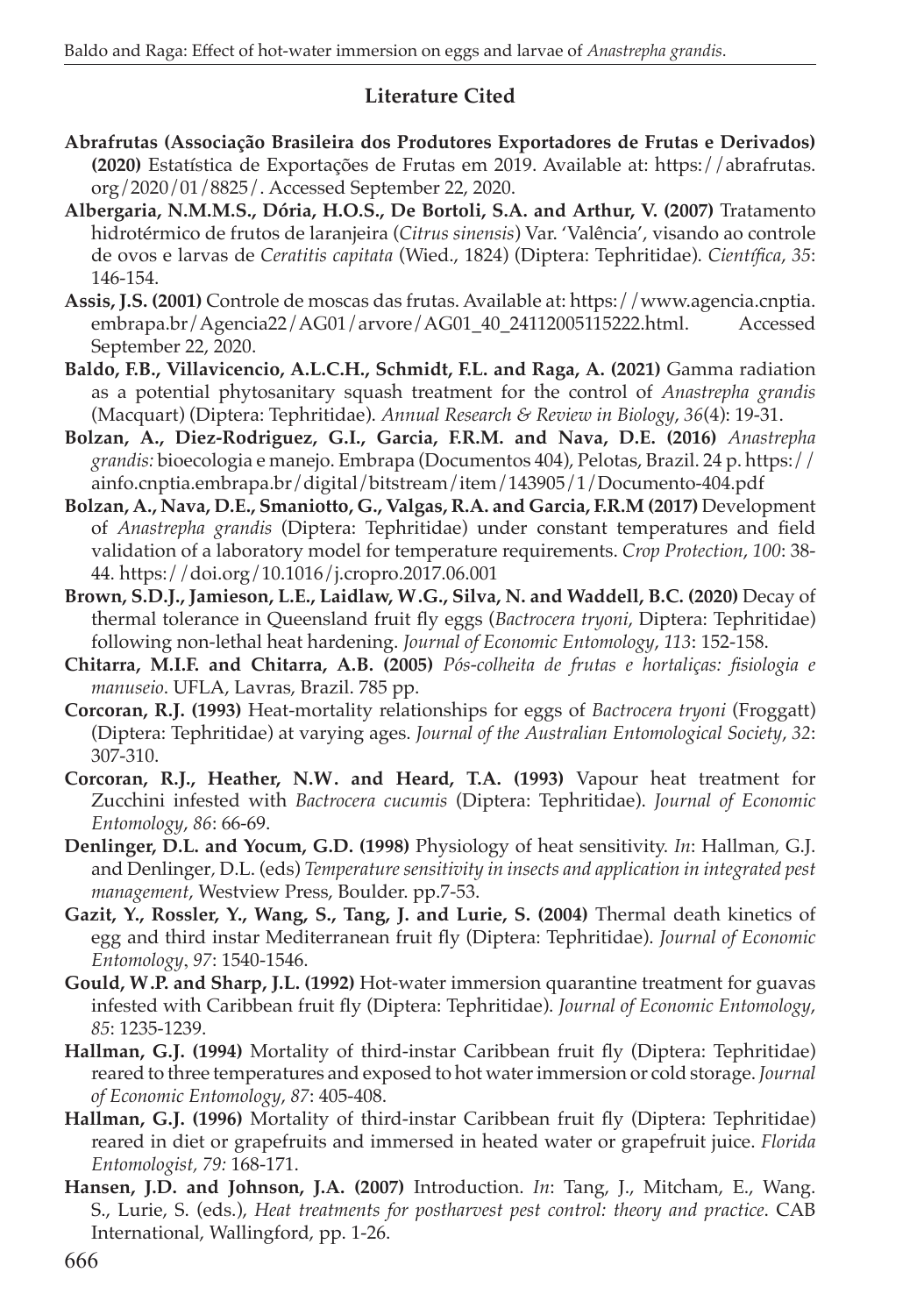- **Harper, J.D. (1987)** Final report to ASOFRUT on the *Anastrepha grandis* project on honey dew in western Ecuador. Technical Report. 8 p.
- **Heather, N.W. and Hallman, G.J. (2008)** *Pest management and phytosanitary trade barriers*. CAB International, Wallingford, 257 p.
- **Hernández, E., Rivera, P., Bravo, B., Toledo, J., Caro-Corrales, J. and Montoya, P. (2012)** Hot-Water phytosanitary treatment against *Ceratitis capitata* (Diptera: Tephritidae) in ' Ataulfo ' mangoes. *Journal of Economic Entomology*, *105*: 1940-1953.
- **Jang, E.B. and Chan, H.T. (1993)** Thermal death kinetics: Importance in development of heat-based quarantine treatments. *In*: Aluja*,* M. and Liedo*,* P. (eds.), *Fruit flies: biology and management*. New York, Springer-Verlag, p. 345-351.
- **Lee, Y.J., Park, Y.H., Kim, K.K. and Lee, H.S. (2010)** Insect disinfestation and quality change of "Fuyu" persimmon fruit influenced by hot-water treatment methods and MAP storage. *Korean Journal of Horticultural Science and Technology*, *28*: 234-241.
- **Leora Software (2010)** Polo-PC: a user's guide to probit or logit analysis. Berkeley, 1987. 20 p.
- **Lurie***,* **S. (1998)** Postharvest heat treatments. *Postharvest Biology and Technology*, *14*: 257-269.
- **Lurie***,* **S. and Jang***,* **E. (2007)** The influence of heat shock proteins on insect pests and fruits in thermal treatments. *In*: Tang*,* J., Mitcham*,* S., Wang*,* S. and Lurie*,* S. (eds.). H*eat Treatments for Postharvest Pest Control*. CAB International, Wallingford, pp. 269-285.
- **Lurie***,* **S., Jemric, T., Weksler***,* **A., Akiva***,* **R. and Gazit***,* **Y. (2004)** Heat treatment of ' Oroblanco ' citrus fruit to control insect infestation. *Postharvest Biology and Technology*, *34*: 321-329.
- **Malavasi***,* **A. (2000)** Áreas-livres ou de baixa prevalência. *In*: Malavasi*,* A, and Zucchi*,* R.A. (eds.). *Moscas-das-frutas de importância econômica no Brasil, conhecimento básico e aplicado*. Holos Editora, Ribeirão Preto. pp.175-181.
- **Martínez-Valdivieso***,* **D., Gomez***,* **P.***,* **Font***,* **R., Alonso-Moraga***,* **A. and Río-Celestino***,* **M. (2015)** Physical and chemical characterization in fruit from 22 summer squash (*Cucurbita pepo* L.) cultivars. *Food Science and Technology*, *64*: 1225-1233.
- **Nascimento***,* **A.S., Malavasi***,* **A., Morgante***,* **J.S. and Duarte***,* **A.L.A. (1992)** Hot-water immersion treatment for mangoes infested with *Anastrepha fraterculus, A. obliqua*, and *Ceratitis capitata* (Diptera: Tephritidae) in Brazil. *Journal of Economic Entomology*, *85:* 456-460.
- **NAPPO (North American Plant Protection Organization) (2009)** *Anastrepha grandis*  Macquart. Phytosanitary Alert System. Available at: [https://www.pestalerts.org/pest](https://www.pestalerts.org/pest-alert/anastrepha-grandis-macquart)[alert/anastrepha-grandis-macquart.](https://www.pestalerts.org/pest-alert/anastrepha-grandis-macquart) Accessed April 8, 2021.
- **Raga, A. and Baldo, F.B. (2016)** Ataque direto. *Cultivar HF*, *16*: 14-17.
- **Raga, A., Galdino, L.T., Silva, S.B., Baldo, F.B. and Sato, M.E. (2018**) Comparison of insecticide toxicity in adults of the fruit flies *Anastrepha fraterculus* (Wied.) and *Anastrepha grandis* (Macquart) (Tephritidae). *Journal of Experimental Agriculture International*, *25*: 1-8. <http://doi.org/10.9734/JEAI/2018/43066>
- **Selivon, D. (2000)** Relações com plantas hospedeiras. *In*: Malavasi, A. and Zucchi, R.A. (eds.). *Moscas-das-frutas de importância econômica no Brasil, conhecimento básico e aplicado*. Holos Editora, Ribeirão Preto, Brazil. pp. 87-91.
- **Sharp, J.L. and Chew, V. (1987)** Time / mortality relationships for *Anastrepha suspensa* (Diptera: Tephritidae) eggs and larvae submerged in hot water. *Journal of Economic Entomology*, *80*: 646-649.
- **Silva, F.A.S. and Azevedo, C.A.V. (2016)** Comparison of means of agricultural experimentation data through different tests using the Assistat software. *African Journal of Agricultural Research*, *11*: 3527-3531. <http://doi.org/10.5897/AJAR2016.11523>
- **Silva, J.G. and Malavasi, A. (1993)** The status of honeydew melon as a host of *Anastrepha grandis* (Diptera: Tephritidae). *Florida Entomologist*, *76:* 516-519. [http://](http://doi.org/10.2307/3495652) [doi.org/10.2307/3495652](http://doi.org/10.2307/3495652)